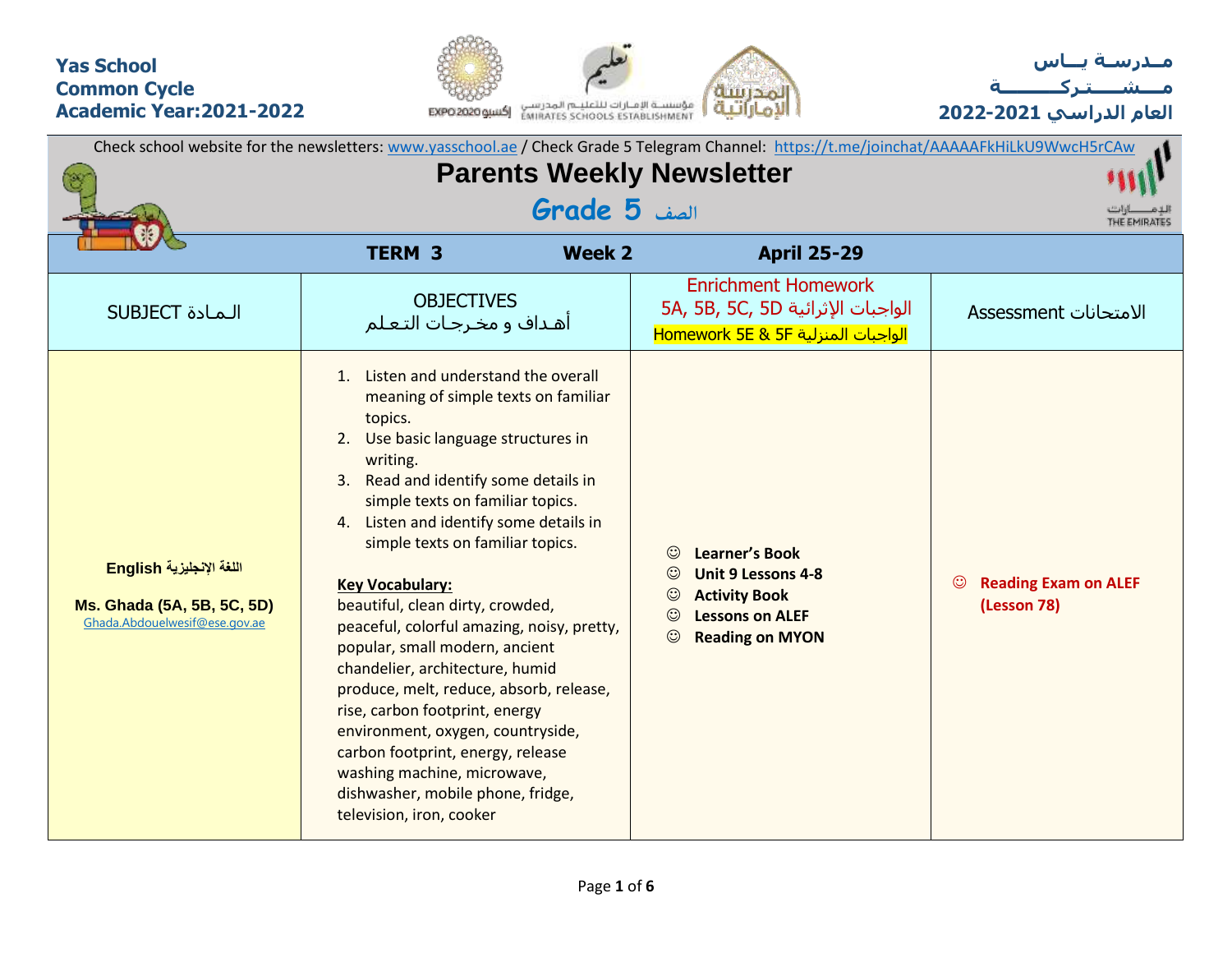|                              | <b>English Elite</b><br>اللغة الإنجليزية نخبة<br>Ms. Kaypris (5E, 5F)<br>kaypris.evans@ese.gov.ae | <b>Listening:</b> Listen and identify some<br>$\bullet$<br>details in simple texts on familiar<br>topics.<br>Reading: Recognize key features of<br>$\bullet$<br>text organization.<br>Speaking: Retell stories and<br>$\bullet$<br>personal experiences using a range<br>of familiar words, set phrases and<br>expressions.<br><b>Grammar: Use of gerunds (verb)</b><br>$\bullet$<br>forms) | Activity Book (Unit 9-Lessons 84-<br>$\bullet$<br>88)<br><b>LMS Activity</b><br><b>MyON Reading Task</b>                                               | <b>Quiz on LMS</b><br>$\bullet$                                                                                                                                                         |  |  |  |  |  |
|------------------------------|---------------------------------------------------------------------------------------------------|---------------------------------------------------------------------------------------------------------------------------------------------------------------------------------------------------------------------------------------------------------------------------------------------------------------------------------------------------------------------------------------------|--------------------------------------------------------------------------------------------------------------------------------------------------------|-----------------------------------------------------------------------------------------------------------------------------------------------------------------------------------------|--|--|--|--|--|
| Math<br>الرياضيات            | <b>Ms. Tasneem</b><br>(5C, 5D)<br>tasneem.kaloo@ese.gov.ae                                        | <b>Chapter 10: Measurement</b><br>L3: Convert Metric Units of Length<br>L4: Estimate and Measure Metric<br>$\blacksquare$<br><b>Mass</b><br>L5: Convert Metric Units of Mass<br>$\blacksquare$                                                                                                                                                                                              | <b>Student Book</b><br>L3: Pg 749-750<br>L4: Pg 757-758<br>L5 Pg 763-764<br><b>MAPS-Complete assigned MAPS</b><br>lessons<br>LMS-Learnetic: Chapter 10 |                                                                                                                                                                                         |  |  |  |  |  |
| Math<br>الرياضيات            | Mr. Abdulrahman<br>(5A, 5B)<br>arahman.buhizam@ese.gov.a<br>e                                     | <b>Chapter 10: Measurement</b><br>L5: Convert Metric Units of Mass<br>Chapter 10: Data<br>L1: Collect and Organize Data<br>$\bullet$                                                                                                                                                                                                                                                        | <b>Complete All ALEF Activities</b>                                                                                                                    |                                                                                                                                                                                         |  |  |  |  |  |
| Math Elite<br>الرياضيات نخبة | Ms. Gary (5E, 5F) Elite<br>gary.vevers@moe.gov.ae                                                 | U11L5 - Represent Division of Unit<br>٠<br>Fractions by Non-Zero Whole<br><b>Numbers</b><br>U11L6 - Divide Unit Fractions by<br>Nonzero Whole Numbers<br>U11L7 - Solve Problems Involving<br>Fractions                                                                                                                                                                                      | 30 minutes of ALEKS // Revise for<br>weekly continuous quiz // Teams > Files<br>> Math Mr. Gary > Term 3 ><br>Worksheets                               | <b>Weekly Continuous Quiz</b><br>U11L1 - Relate Fractions<br>to Division<br>U11L2 - Solve Problems<br><b>Involving Division</b><br>U11L4 - Divide Whole<br>Numbers by Unit<br>Fractions |  |  |  |  |  |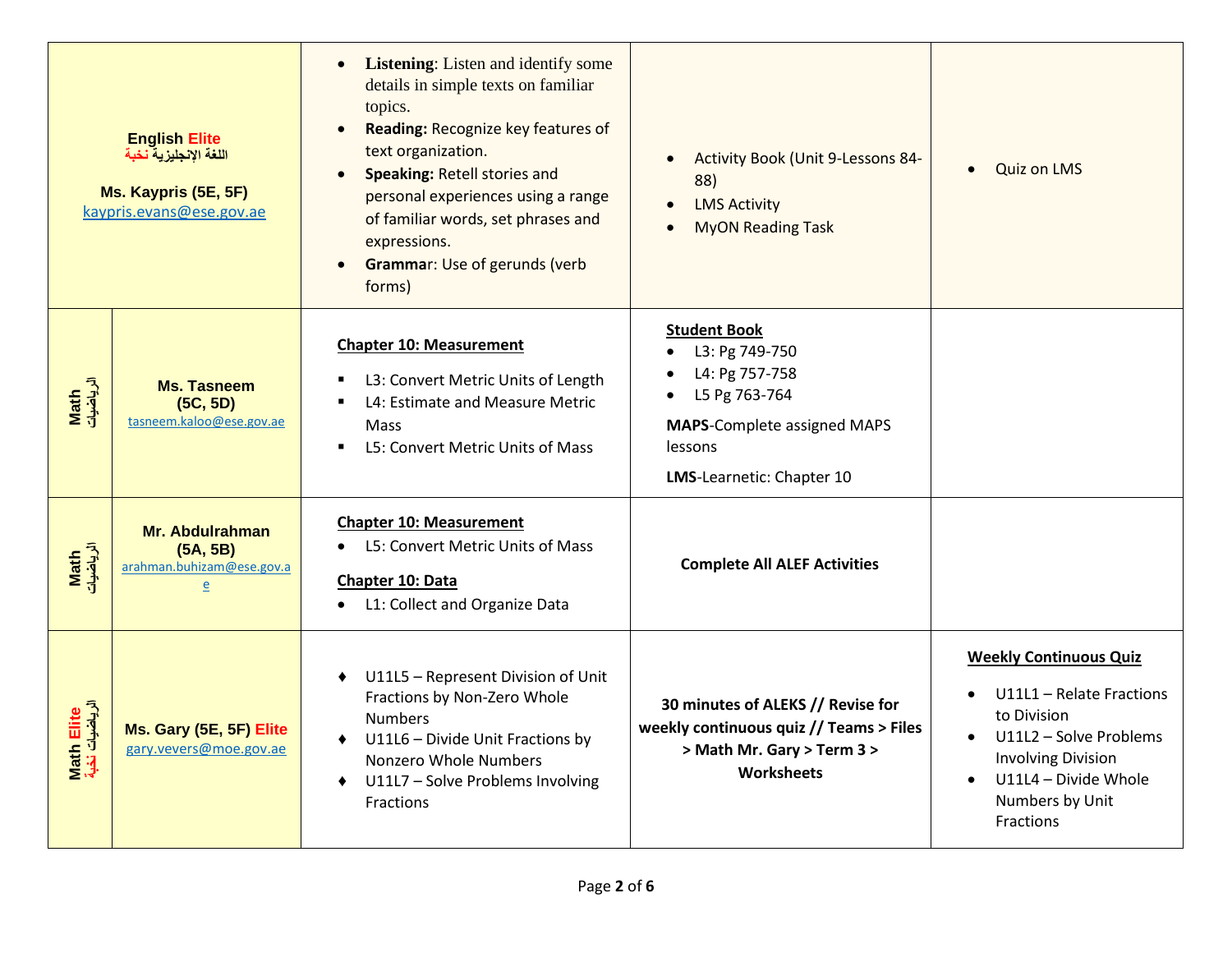| Science Elite<br>العلوم نخبة | Ms. Meeta (5F&5E)<br><b>Elite</b><br>meeta.goklani@ese.gov.ae                           | <b>Plant Survival</b><br>$\bullet$<br><b>Interaction of Living things</b><br>$\bullet$                                                                                                                                                                                                                                                                                                                                                                                                                                                                                                                                                                  | Will be posted on LMS                                                                  | Pop quiz on Monday 25 <sup>th</sup> April<br>2022 on Lesson Plant Survival<br>covered during week 1. |  |  |  |  |
|------------------------------|-----------------------------------------------------------------------------------------|---------------------------------------------------------------------------------------------------------------------------------------------------------------------------------------------------------------------------------------------------------------------------------------------------------------------------------------------------------------------------------------------------------------------------------------------------------------------------------------------------------------------------------------------------------------------------------------------------------------------------------------------------------|----------------------------------------------------------------------------------------|------------------------------------------------------------------------------------------------------|--|--|--|--|
|                              | التربية الإسلامية Islamic<br>المعلمة مريم<br>mariam-ym.alhammadi@ese.gov.ae             | الدرس الأول<br>الله القادر (سورة النبأ)                                                                                                                                                                                                                                                                                                                                                                                                                                                                                                                                                                                                                 | 1. حل أنشطة الدروس في منصة ألف.<br>2. الانتهاء من مهام الدروس المطلوبة في<br>منصة LMS. |                                                                                                      |  |  |  |  |
|                              | 5A, 5B المعلم خالد<br>khaled.hasan@ese.gov.ae                                           | قصة الخوف يأتي من الداخل                                                                                                                                                                                                                                                                                                                                                                                                                                                                                                                                                                                                                                | حل منصة ألف                                                                            |                                                                                                      |  |  |  |  |
| Arabic<br>اللغة العربية      | 5C, 5D, 5E, 5F المعلمة نوال<br>nawal.alhossani@ese.gov.ae                               | قصة الخوف يأتي من الداخل                                                                                                                                                                                                                                                                                                                                                                                                                                                                                                                                                                                                                                | حل منصة ألف والإطلاع على منصة<br>التعلم الذكي لطلاب العام والنخبة.                     |                                                                                                      |  |  |  |  |
|                              | الدراسات الاجتماعية Social Studies<br>المعلمة عائشة الكعبى<br>ayesha.alkaabi@ese.gov.ae | درس: علم الفلك                                                                                                                                                                                                                                                                                                                                                                                                                                                                                                                                                                                                                                          | •    حل الدرس في منصة ألف<br>• حل واجب (الأسواق) في الـLMS                             |                                                                                                      |  |  |  |  |
|                              | التربية الأخلاقية Moral Education<br>المعلمة عائشة الكعبى<br>ayesha.alkaabi@ese.gov.ae  | درس: قيم أولمبية (التميز)                                                                                                                                                                                                                                                                                                                                                                                                                                                                                                                                                                                                                               |                                                                                        |                                                                                                      |  |  |  |  |
| <b>Science</b><br>العلوم     | <b>Ms. Alaweya</b><br>(5B, 5C)<br>alaweya.albaiti@ese.gov.ae                            | Describe the wave and particle<br>$\bullet$<br>properties of light<br>Differentiate between transparent,<br>$\bullet$<br>translucent, and opaque objects<br>Define what a shadow is and how<br>$\bullet$<br>shadows are cast<br>Explain how light will bounce off a<br>$\bullet$<br>surface or bend as it travels through a<br>new medium<br>Describe how visible light appears as<br>different colors<br>Explain how light scatters, absorbs, or<br>$\bullet$<br>passes through opaque and translucent<br>objects<br>Identify what colors are produced when<br>the primary colors of light are mixed<br>Define electromagnetic radiation.<br>$\bullet$ | <b>Complete all LMS and Alef activities</b>                                            | Alef platform<br>LMS                                                                                 |  |  |  |  |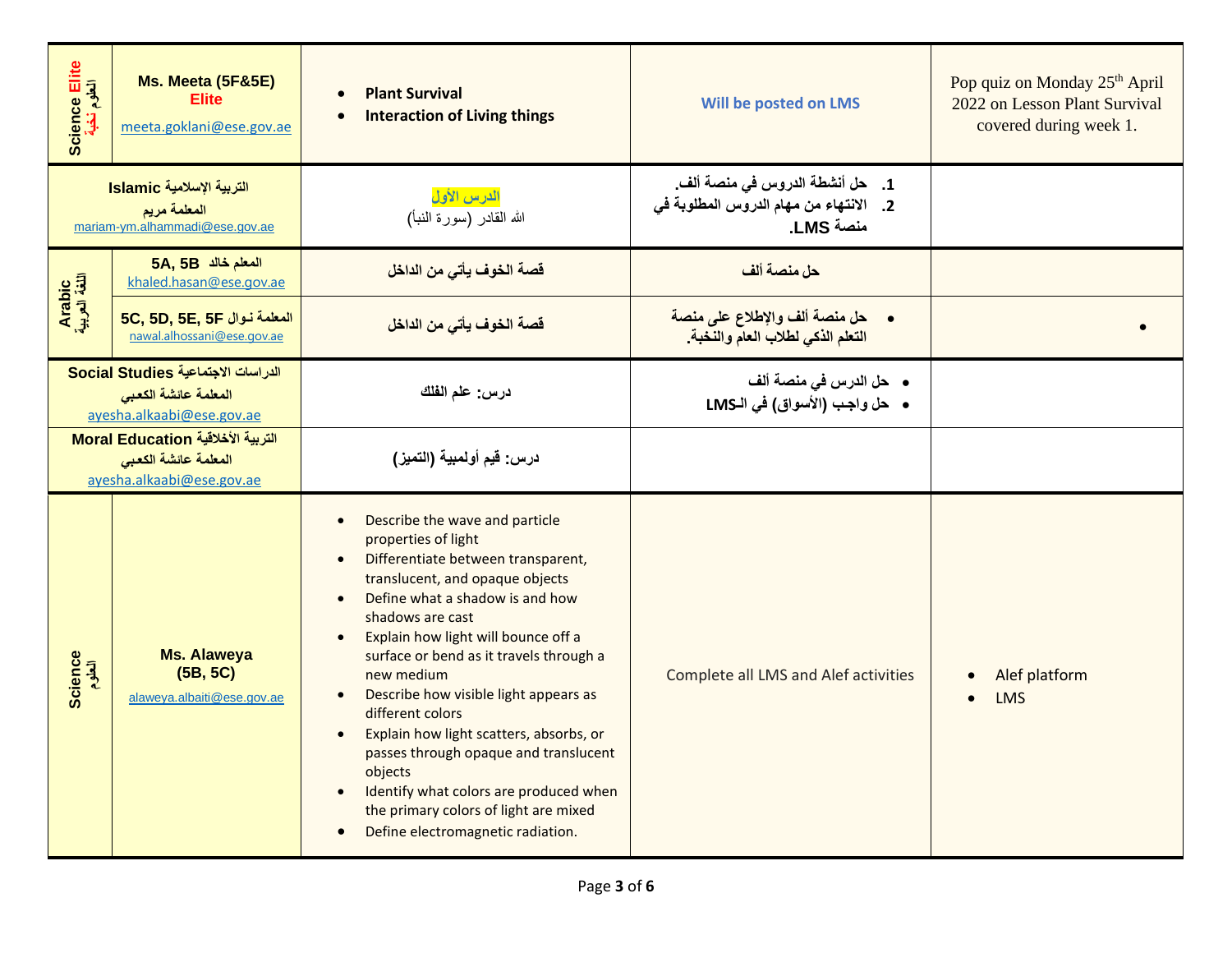| Science<br>الطوم             | <b>Ms. Amrutha</b><br>(5A, 5D)<br>amrutha.narakath@ese.gov.a<br>$\overline{e}$                        | Chapter 8 - Lesson 2 - Light<br>$\bullet$<br>Describe the wave and particle<br>properties of light<br>Differentiate between transparent,<br>$\bullet$<br>translucent, and opaque objects<br>Define what a shadow is and how<br>$\bullet$<br>shadows are cast<br>Explain how light will bounce off a<br>surface or bend as it travels through a<br>new medium<br>Describe how visible light appears as<br>$\bullet$<br>different colors<br>Explain how light scatters, absorbs, or<br>$\bullet$<br>passes through opaque and translucent<br>objects<br>Identify what colors are produced when<br>$\bullet$<br>the primary colors of light are mixed<br>Define electromagnetic radiation.<br>$\bullet$ | Complete all opened Alef lesson     | LMS AND ALEF PLATFORM |
|------------------------------|-------------------------------------------------------------------------------------------------------|------------------------------------------------------------------------------------------------------------------------------------------------------------------------------------------------------------------------------------------------------------------------------------------------------------------------------------------------------------------------------------------------------------------------------------------------------------------------------------------------------------------------------------------------------------------------------------------------------------------------------------------------------------------------------------------------------|-------------------------------------|-----------------------|
|                              | <b>Design &amp; Technology</b><br>التصميم والتكنولوجيا<br>المعلمة نوال<br>nawal.aldhanhani@ese.gov.ae | <b>Explain examples of computing</b><br>technologies that have changed<br>the world.                                                                                                                                                                                                                                                                                                                                                                                                                                                                                                                                                                                                                 | LMS Activities and self-learning W1 |                       |
|                              | المعلمة فاتن (بنين)<br>faten.koussa@ese.gov.ae                                                        | ما بعدَ التَّأْتُيرِ يَّه -1                                                                                                                                                                                                                                                                                                                                                                                                                                                                                                                                                                                                                                                                         |                                     |                       |
| Visual Art<br>الفئون البصرية | المعلمة جيهان (بنات)<br>gehan.elhawy@ese.gov.ae                                                       | ما بعدَ التَّأْتُيرِ بَّهِ -1                                                                                                                                                                                                                                                                                                                                                                                                                                                                                                                                                                                                                                                                        |                                     |                       |
| <b>Drama</b><br>ALL-         | المعلم محمود صابر (بنين)<br>mahmoud.hmohamed@ese.gov.<br>ae                                           | مراجعة ما تم انجاز ه بالتيرم السابق                                                                                                                                                                                                                                                                                                                                                                                                                                                                                                                                                                                                                                                                  |                                     |                       |
|                              | المعلمة فاطمة (بنات)<br>fatma.abdelaziz@ese.gov.ae                                                    | مراجعة ما تم انجازه بالتيرم السابق                                                                                                                                                                                                                                                                                                                                                                                                                                                                                                                                                                                                                                                                   |                                     |                       |
| Music<br>موسیقی              | المعلم هاني (بنين)<br>hany.vahia@ese.gov.ae                                                           | مراجعه عامة                                                                                                                                                                                                                                                                                                                                                                                                                                                                                                                                                                                                                                                                                          |                                     |                       |
|                              | المعلمة رحمه (بنات)<br>Rahma.Mehrez@moe.gov.ae                                                        | ملحنون ألفوا للأوركسترا                                                                                                                                                                                                                                                                                                                                                                                                                                                                                                                                                                                                                                                                              |                                     |                       |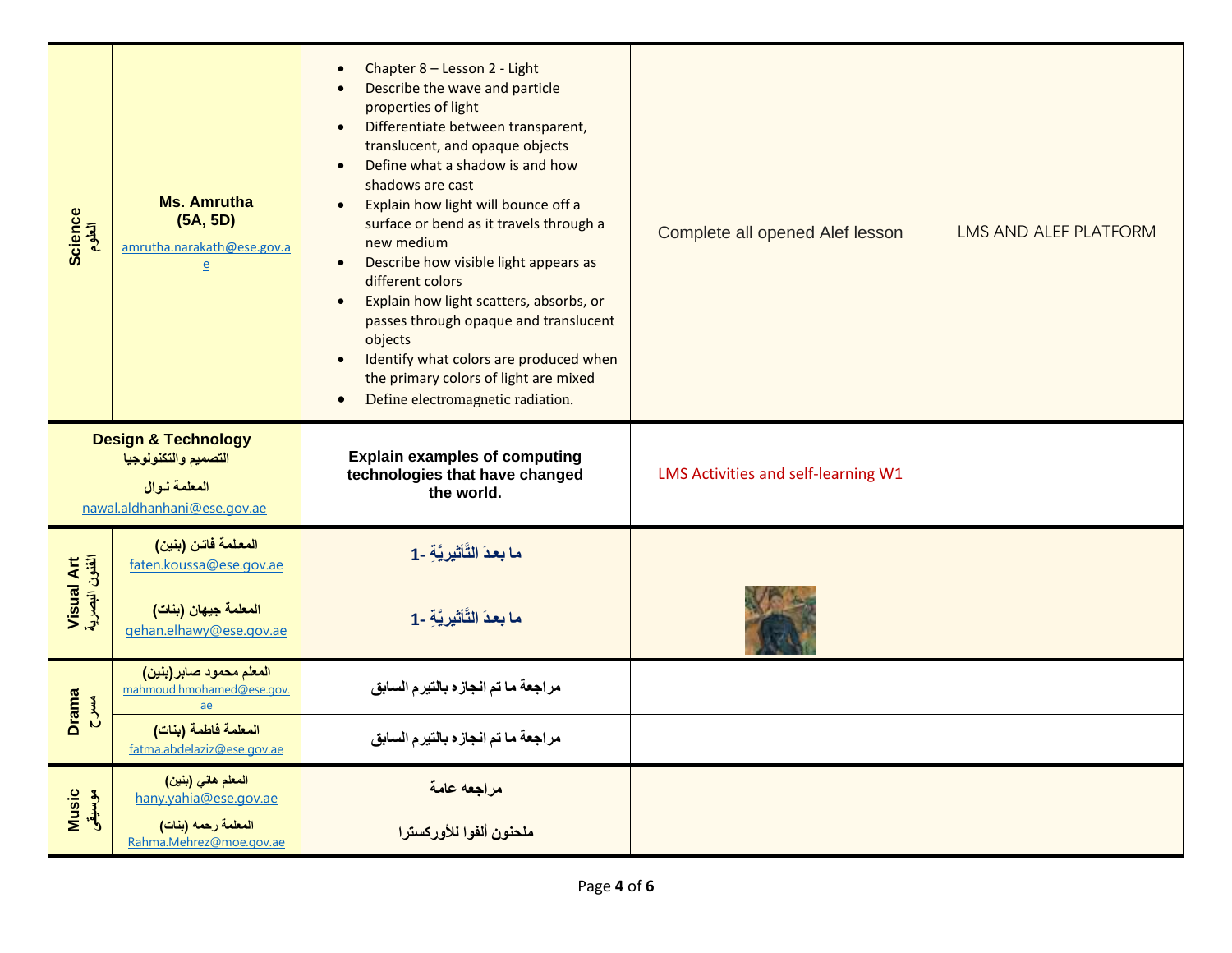| 日<br>€<br>ಹ<br>ឺـ                                  | Mr. Brian (Boys)<br>Brian.Shaughnessy@ese.gov.<br><u>ae</u> | <b>Healthy Food</b>                                                                                                                  | Self-Learning on LMS        |  |
|----------------------------------------------------|-------------------------------------------------------------|--------------------------------------------------------------------------------------------------------------------------------------|-----------------------------|--|
| sical & Hear<br>Education<br>- الصحية والزيد<br>ξq | <b>Ms. Rabab (Girls)</b><br>Rabeb.Garraz@ese.gov.ae         | <b>New Sport Unit:</b><br>Understand how to combine locomotor<br>skills and movement concepts to create a<br>simple movement pattern | <b>SELF LEARNING IN LMS</b> |  |

**Please join Yas School** *Elite Telegram***: [https://t.me/joinchat/AAAAAFXG0iBZ6T\\_DzayzjA](https://t.me/joinchat/AAAAAFXG0iBZ6T_DzayzjA)**

| مواعيد الفحوصات الدوريــة التي يجـب إجـراؤها للطلبــة خــلال الفـصل الثالث من العام الدراسي 2021-2022 م                                                                                                                                            |  |                |                |   |                |          |                |   |                |                                                                                                                                                               |                |                           |  |  |  |  |                                                                            |  |  |  |                           |                          |                      |    |  |
|----------------------------------------------------------------------------------------------------------------------------------------------------------------------------------------------------------------------------------------------------|--|----------------|----------------|---|----------------|----------|----------------|---|----------------|---------------------------------------------------------------------------------------------------------------------------------------------------------------|----------------|---------------------------|--|--|--|--|----------------------------------------------------------------------------|--|--|--|---------------------------|--------------------------|----------------------|----|--|
| إبريل April                                                                                                                                                                                                                                        |  | $\overline{2}$ | 3              |   | 5 <sub>1</sub> | 6        |                | 8 | 9 <sup>1</sup> |                                                                                                                                                               |                |                           |  |  |  |  | $10$   11   12   13   14   15   16   17   18   19   20   21   22   23   24 |  |  |  |                           | 25 26 27 28 29           |                      | 30 |  |
| مایو May                                                                                                                                                                                                                                           |  | $\overline{2}$ | 3              |   | 5 <sub>1</sub> | 6        | $\overline{7}$ | 8 | 9              |                                                                                                                                                               |                | $10 \mid 11 \mid 12 \mid$ |  |  |  |  | 13   <mark>14   15  </mark> 16   17   18   19   20   21   22   23   24     |  |  |  | $25 \mid 26 \mid 27 \mid$ |                          | 28 29 30 31          |    |  |
| یونیو June                                                                                                                                                                                                                                         |  | $\overline{2}$ | $\overline{3}$ | 4 | 5 <sup>1</sup> | $6 \mid$ |                |   |                | 7   8   9   10 <mark>  11   12  </mark> 13   14   15   16   17   18   19   20   21   22   23   24 <mark>  25   26  </mark> 27   28   29                       |                |                           |  |  |  |  |                                                                            |  |  |  |                           |                          |                      | 30 |  |
| يجب إجراء الـفحص والحصـول عـلى نتيجـة سـلـبيـة لا تتجــاوز مـدة 96 ساعـة في بـدايـة الـفـصـل الدراسي قـبـل الدخول إلى المبنى المدرسي.                                                                                                              |  |                |                |   |                |          |                |   |                |                                                                                                                                                               |                | <mark>96 ساعة</mark>      |  |  |  |  |                                                                            |  |  |  |                           |                          |                      |    |  |
|                                                                                                                                                                                                                                                    |  |                |                |   |                |          |                |   |                | يجب إجراء الفحص الدوري <mark>شهريًا</mark> (الفحص المخبري الـPCR) للطلبة <mark>من فئة ما دون 16 عامـًا</mark> . (و يتطلب إجراء الفحص قبل إنقضـاء مدة الشهـر). |                |                           |  |  |  |  |                                                                            |  |  |  |                           |                          | <mark>كل شىھر</mark> |    |  |
| يجب إجراء الفحص الدوري <mark>كل أسبوعين</mark> (الفحص المخبري الـPCR) <mark>للطلبة من فئة 16 عامـًا فما فوق</mark> . (و يتطلب إجراء الفحص قبـل إنقضـاء مـدة الأسبـوعين).                                                                           |  |                |                |   |                |          |                |   |                |                                                                                                                                                               |                |                           |  |  |  |  |                                                                            |  |  |  |                           | <mark>كل أسسبوعين</mark> |                      |    |  |
| التطعيم إلـزامي للطلبة الـذين يبلـغـون من العمر 16 سنة فـمـا فـوق فـقـط ، وغـير إلزامي للـطـلـبة دون سن 16 سنة (اخـتياري ويـوصى بـ4).                                                                                                              |  |                |                |   |                |          |                |   |                |                                                                                                                                                               | P              |                           |  |  |  |  |                                                                            |  |  |  |                           |                          |                      |    |  |
| يجب تسليم نسخــة مطـبوعــة من تـقـرير نتيجة الفحـص السلبية والمستخـرج من تـطـبيـق الحـصـن لمرب <i>ي </i> ة الصف <sub>-.</sub><br>يجب تسليم نسخــة مطبوعــة من تـقـرير التـطـعيم والمستخـرج من تـطـبيـق الحـصـن لمرب <i>ي </i> ة الصف <sub>-.</sub> |  |                |                |   |                |          |                |   |                |                                                                                                                                                               | $\bullet$<br>ĭ |                           |  |  |  |  |                                                                            |  |  |  |                           |                          |                      |    |  |

و فيما يأتي مواعيد وموقع الفحص المعتمد للطلبة ولأعضاء الكادر التعليمي بمدرسة ياس:

المكان: مركز الفحص بمدرسة الأصايل

ً<u>الأوقات:</u> يومي السبت والأحد من التاسعة صباحًا وحتى التاسعة مساءً